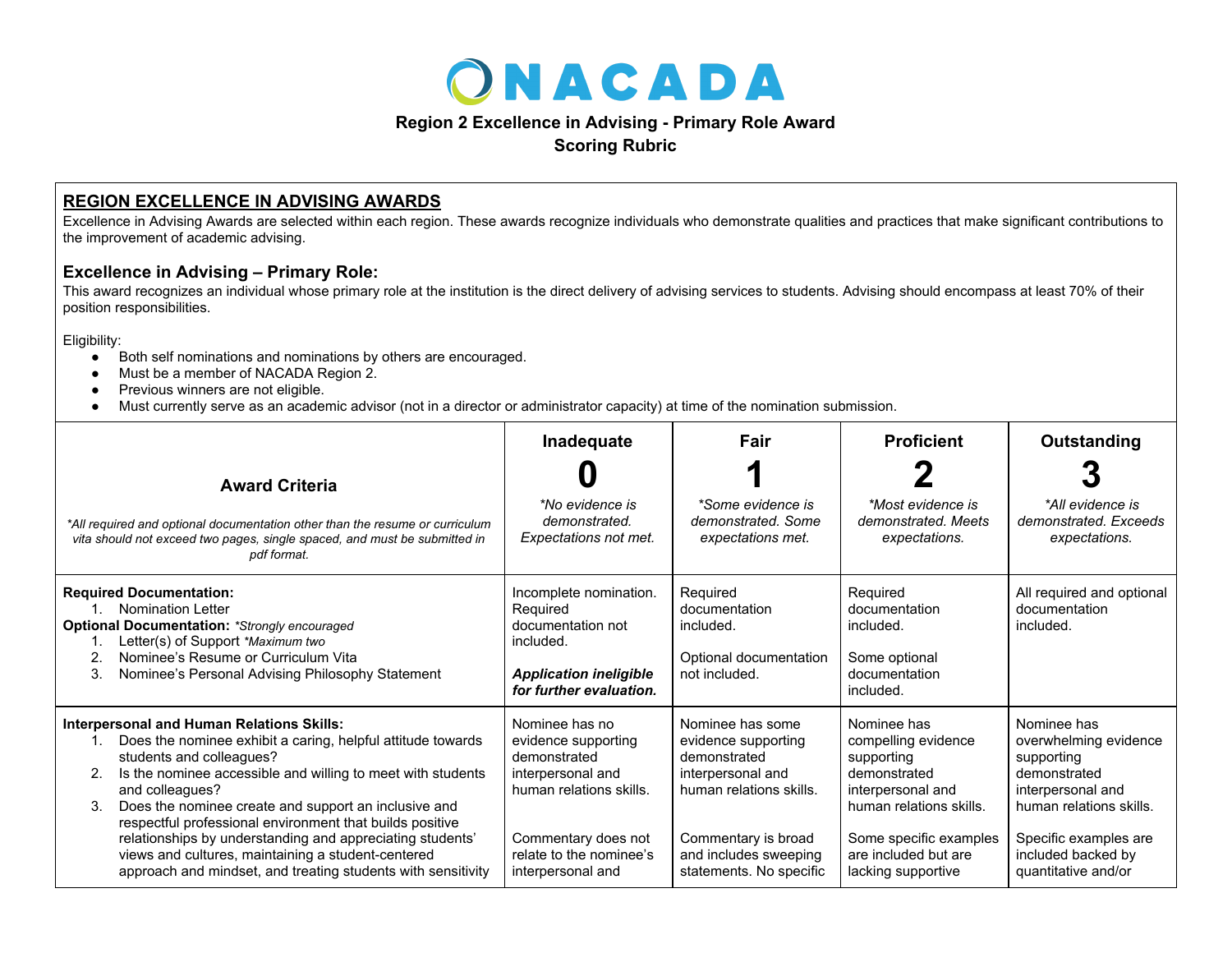| 4.<br>5.<br>6.                   | and fairness?<br>Does the nominee have frequent contact with students to<br>create rapport and build/strengthen academic advising<br>relationships in ways that challenge, support, nurture, and<br>teach?<br>Does the nominee exhibit most or all of the following<br>qualities and skills in their advising appointments:<br>verbal/non-verbal communication, listening skills,<br>questioning, manners, negotiation, problem-solving,<br>decision-making, meaning-making, assertiveness, social<br>awareness/empathy, responsibility/accountability, and<br>self-management?<br>Does the nominee build positive relationships by<br>understanding and appreciating students' views and<br>cultures, maintaining a student-centered approach and<br>mindset, and treating students with sensitivity and fairness?                                                                                                                                                                                               | human relations skills.                                                                                                                                                                                                                                                                                                         | examples included.                                                                                                                                                                                                                                                                           | quantitative and/or<br>qualitative data, such as<br>numeric reports and/or<br>quotes from students,<br>colleagues, and/or<br>supervisors.                                                                                                                                                                                                                                                                         | qualitative data, such as<br>numeric reports and/or<br>quotes from students,<br>colleagues, and/or<br>supervisors.                                                                                                                                                                                                                                                                                |
|----------------------------------|-------------------------------------------------------------------------------------------------------------------------------------------------------------------------------------------------------------------------------------------------------------------------------------------------------------------------------------------------------------------------------------------------------------------------------------------------------------------------------------------------------------------------------------------------------------------------------------------------------------------------------------------------------------------------------------------------------------------------------------------------------------------------------------------------------------------------------------------------------------------------------------------------------------------------------------------------------------------------------------------------------------------|---------------------------------------------------------------------------------------------------------------------------------------------------------------------------------------------------------------------------------------------------------------------------------------------------------------------------------|----------------------------------------------------------------------------------------------------------------------------------------------------------------------------------------------------------------------------------------------------------------------------------------------|-------------------------------------------------------------------------------------------------------------------------------------------------------------------------------------------------------------------------------------------------------------------------------------------------------------------------------------------------------------------------------------------------------------------|---------------------------------------------------------------------------------------------------------------------------------------------------------------------------------------------------------------------------------------------------------------------------------------------------------------------------------------------------------------------------------------------------|
| 1.<br>2.<br>3.<br>4.<br>5.<br>6. | Professional Practices/NACADA Core Competencies and Values:<br>Does the nominee value honesty, transparency, and<br>accountability to the student, institution, and the advising<br>profession and are they dedicated to excellence in all<br>dimensions of student success?<br>Is the nominee knowledgeable of theory relevant to<br>academic advising; academic advising approaches and<br>strategies; and expected outcomes of academic advising?<br>Does the nominee promote advising on campus and<br>proactively create advising interactions?<br>Is the nominee knowledgeable of and capable of helping<br>students to understand the purpose of the curriculum and<br>institutional policies/procedures?<br>Does the nominee use and distribute appropriate<br>information, including utilizing campus networks and making<br>appropriate referrals?<br>Does the nominee go beyond routine schedule planning with<br>students, including monitoring student progress toward<br>academic and career goals? | Nominee has no<br>evidence supporting<br>demonstrated best<br>professional practices<br>nor is there evidence<br>the nominee supports<br>NACADA's Core<br>Competencies and<br>Values.<br>Commentary does not<br>relate to the nominee's<br>professional practices<br>or support of NACADA's<br>Core Competencies and<br>Values. | Nominee has some<br>evidence supporting<br>demonstrated best<br>professional practices,<br>as well as some<br>evidence the nominee<br>supports NACADA's<br>Core Competencies and<br>Values.<br>Commentary is broad<br>and includes sweeping<br>statements. No specific<br>examples included. | Nominee has strong or<br>compelling evidence<br>supporting<br>demonstrated best<br>professional practices,<br>as well as strong or<br>compelling evidence the<br>nominee support's<br>NACADA's Core<br>Competencies and<br>Values.<br>Some specific examples<br>are included but are<br>lacking supportive<br>quantitative and/or<br>qualitative data, such as<br>numeric reports and/or<br>quotes from students, | Nominee has<br>overwhelming evidence<br>supporting<br>demonstrated best<br>professional practices,<br>as well as<br>overwhelming evidence<br>the nominee supports<br>NACADA's Core<br>Competencies and<br>Values.<br>Specific examples are<br>included backed by<br>quantitative and/or<br>qualitative data, such as<br>numeric reports and/or<br>quotes from students,<br>direct reports, and/or |
| 7.<br>8.                         | Is the nominee knowledgeable of information technology<br>applicable to relevant advising roles?<br>Does the nominee assist in the training and development of<br>new academic advisors?                                                                                                                                                                                                                                                                                                                                                                                                                                                                                                                                                                                                                                                                                                                                                                                                                          |                                                                                                                                                                                                                                                                                                                                 |                                                                                                                                                                                                                                                                                              | direct reports, and/or<br>colleagues.                                                                                                                                                                                                                                                                                                                                                                             | colleagues.                                                                                                                                                                                                                                                                                                                                                                                       |
| 2.<br>3.                         | <b>Documented Professional Success:</b><br>Does the nominee demonstrate planning/forethought,<br>organization, presentation skills, creativity, initiative, trust,<br>credibility in their advising appointments?<br>Is there evaluative data that shows positive results for the<br>nominee's advising unit?<br>Is there data to show student success following<br>advisor/student interaction?                                                                                                                                                                                                                                                                                                                                                                                                                                                                                                                                                                                                                  | Nominee has no<br>evidence supporting<br>documented<br>professional success.<br>Commentary does not<br>relate to the nominee's<br>professional success.                                                                                                                                                                         | Nominee has some<br>evidence supporting<br>documented<br>professional success.<br>Commentary is broad<br>and includes sweeping<br>statements. No specific<br>examples included.                                                                                                              | Nominee has strong or<br>compelling evidence<br>supporting documented<br>professional success.<br>Some specific examples<br>are included but are<br>lacking supportive<br>quantitative and/or                                                                                                                                                                                                                     | Nominee has<br>overwhelming evidence<br>supporting documented<br>professional success.<br>Specific examples are<br>included backed by<br>quantitative and/or<br>qualitative data, such as                                                                                                                                                                                                         |